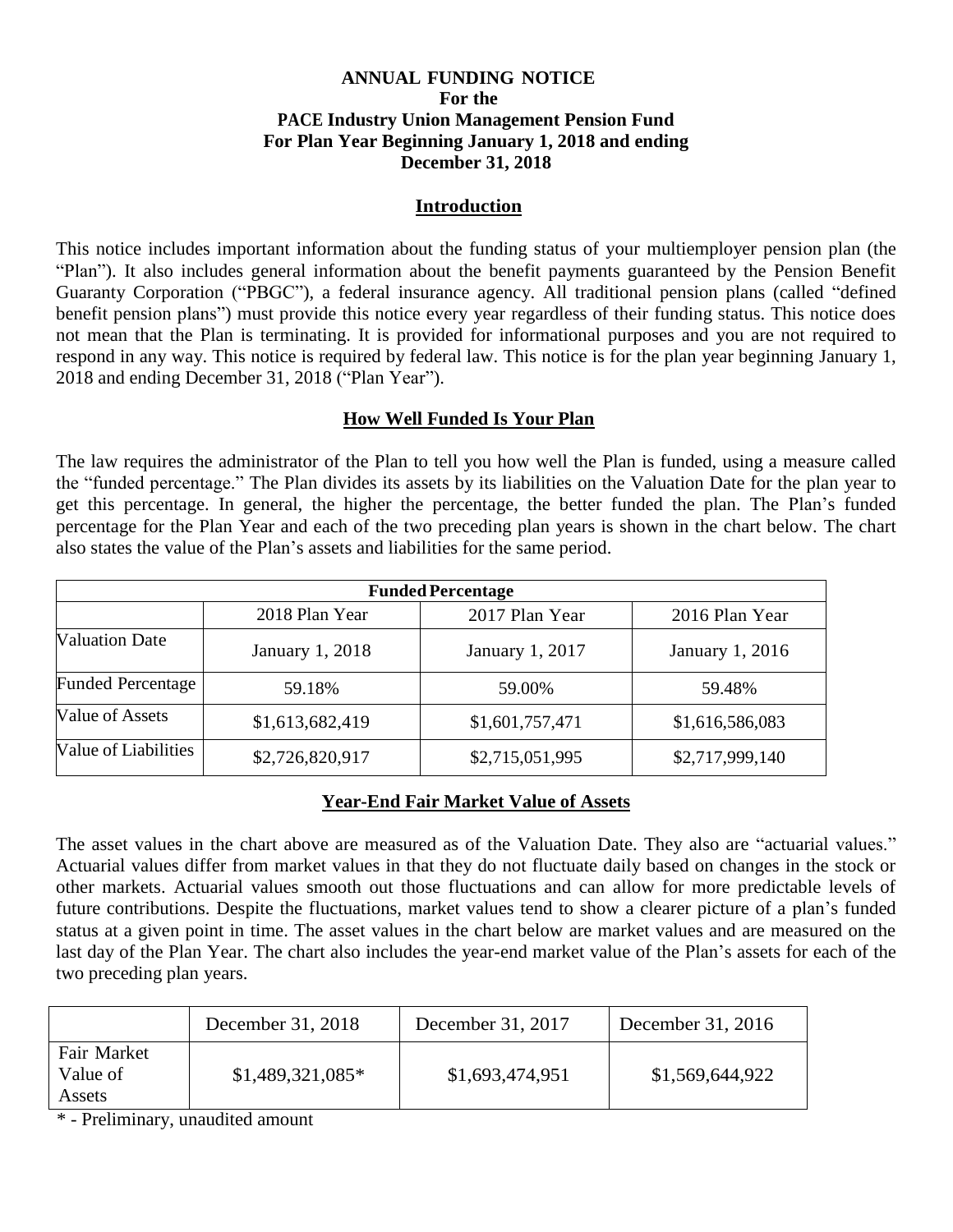## **Endangered, Critical, or Critical and Declining Status**

Under federal pension law, a plan generally is in "endangered" status if its funded percentage is less than 80 percent. A plan is in "critical" status if the funded percentage is less than 65 percent (other factors may also apply). A plan is in "critical and declining" status if it is in critical status and is projected to become insolvent (run out of money to pay benefits) within 15 years (or within 20 years if a special rule applies). If a pension plan enters endangered status, the trustees of the plan are required to adopt a funding improvement plan. Similarly, if a pension plan enters critical status or critical and declining status, the trustees of the plan are required to adopt a rehabilitation plan. Funding improvement and rehabilitation plans establish steps and benchmarks for pension plans to improve their funding status over a specified period of time. The plan sponsor of a plan in critical and declining status may apply for approval to amend the plan to reduce current and future payment obligations to participants and beneficiaries.

The Plan was in critical and declining status in the Plan Year ending December 31, 2018 because there was a deficiency in the Funding Standard Account that is projected to continue in the future and insolvency is projected in less than 20 years*.* As of the Valuation Date for the 2018 Plan Year, the Plan is projected to be insolvent in the 2032 Plan Year. Such insolvency may result in benefit reductions. In an effort to improve the Plan's funding situation, the trustees adopted a rehabilitation plan on July 17, 2010*.* The rehabilitation plan requires contribution increases from contributing employers and implements various benefit changes for participants. You may get a copy of the Plan's rehabilitation plan, any update to such plan and the actuarial and financial data that demonstrate any action taken by the Plan toward fiscal improvement. You may get this information by contacting the plan administrator.

The Plan remains in critical and declining status for the plan year ending December 31, 2019. A separate notification of that status is enclosed.

# **Participant Information**

The total number of participants and beneficiaries covered by the Plan on the valuation date was 68,720*.* Of this number, 6,046 were current employees, 31,665 were retired and receiving benefits, and 31,009 were retired or no longer working for a contributing employer and have a right to future benefits.

## **Funding & Investment Policies**

Every pension plan must have a procedure to establish a funding policy for plan objectives. A funding policy relates to how much money is needed to pay promised benefits. The funding policy of the Plan is to maintain a trust to hold and invest contributions made by participating employers pursuant to collective bargaining agreements and earnings on investments over time.

Pension plans also have investment policies. These generally are written guidelines or general instructions for making investment management decisions. The investment policy of the Plan is adopted by the Board of Trustees with the advice of the Plan's investment consultant. It is intended to generate returns that equal or exceed the Plan's actuarial assumed rate of return of 7.5% over the long-term and to control risk. Based on the advice of the investment consultant, the Trustees have diversified to the Plan's investments with allocations to a number of different asset classes*.*

Under the Plan's investment policy, the Plan's assets were allocated among the following categories of investments, as of the end of the Plan Year. These allocations are percentages of total assets: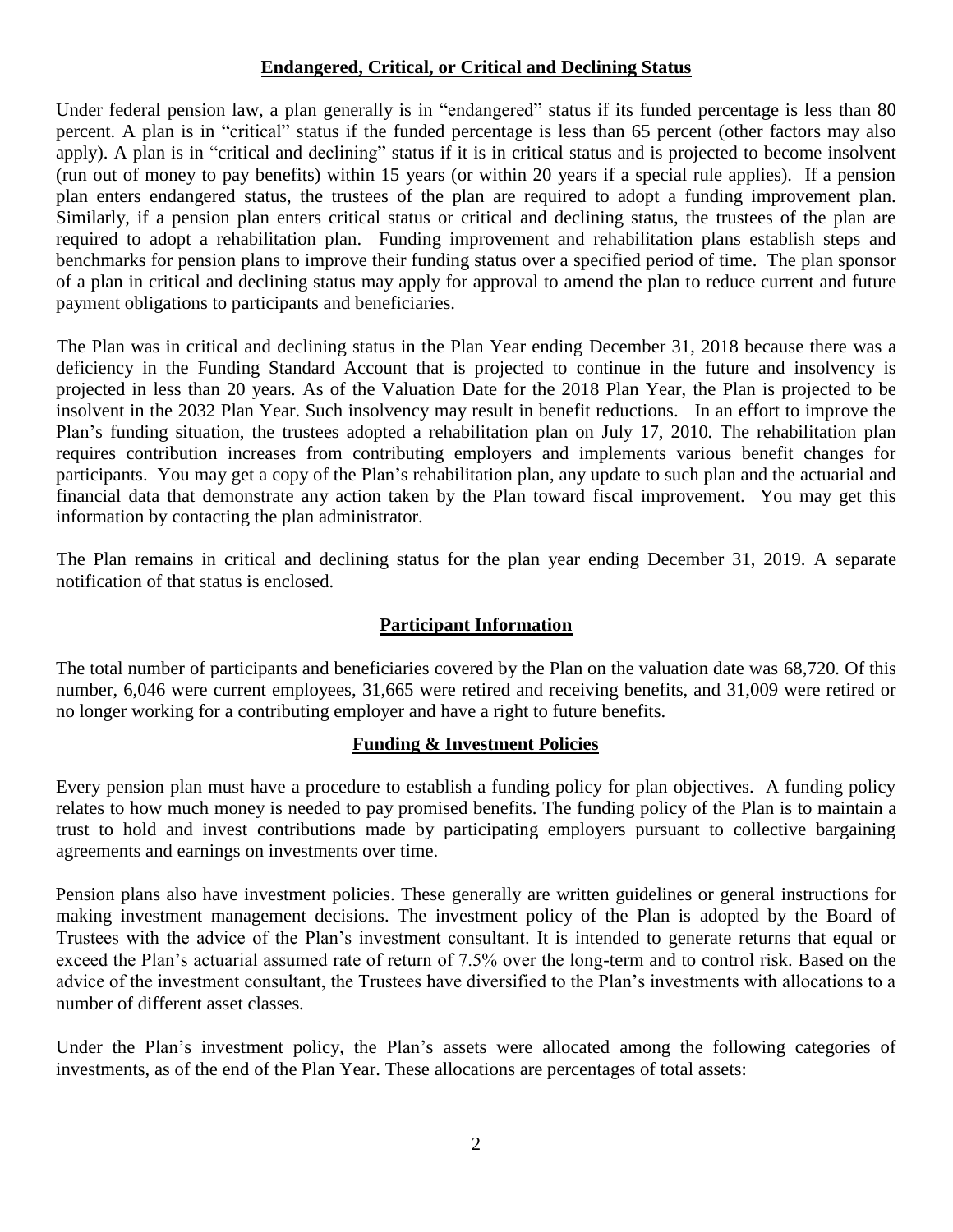| <b>Asset Allocations</b> |                                                                              | Percentage |
|--------------------------|------------------------------------------------------------------------------|------------|
| 1.                       | Cash (Interest bearing and non-interest bearing)                             | 1.58%      |
| 2.                       | U.S. Government securities                                                   | 0%         |
| 3.                       | Corporate debt instruments (other than employer securities):                 |            |
|                          | Preferred                                                                    | 0%         |
|                          | All other                                                                    | 0%         |
| 4.                       | Corporate stocks (other than employer securities):                           |            |
|                          | Preferred                                                                    | 0%         |
|                          | Common                                                                       | 0%         |
| 5.                       | Partnership/joint venture interests                                          | 0.07%      |
| 6.                       | Real estate (other than employer real property)                              | 0%         |
| 7.                       | Loans (other than to participants)                                           | 0%         |
| 8.                       | Participant loans                                                            | 0%         |
| 9.                       | Value of interest in common/collective trusts                                | 28.15%     |
| 10.                      | Value of interest in pooled separate accounts                                | 0%         |
| 11.                      | Value of interest in 103-12 investment entities                              | 0%         |
| 12.                      | Value of interest in registered investment companies (e.g., mutual funds)    | 67.99%     |
| 13.                      | Value of funds held in insurance co. general account (unallocated contracts) | 0%         |
| 14.                      | Employer-related investments:                                                |            |
|                          | <b>Employer Securities</b>                                                   | 0%         |
|                          | Employer real property                                                       | 0%         |
| 15.                      | Buildings and other property used in plan operation                          | 0%         |
| 16.                      | Other                                                                        | 2.21%      |
|                          |                                                                              |            |

For information about the Plan's investment in any of the following types of investments common/ collective trusts, pooled separate accounts, or 103-12 investment entities - contact Charles Knight at 1-800-474-8673 or 1101 Kermit Drive, Suite 800, Nashville, TN 37217 or [cknight@uswbenefitfunds.com.](mailto:cknight@uswbenefitfunds.com)

## **Events Having a Material Effect on Assets or Liabilities**

By law this notice must contain a written explanation of new events that have a material effect on plan liabilities or assets. This is because such events can significantly impact the funding condition of a plan. For the plan year beginning on January 1, 2018 and ending on December 31, 2018*,* the Plan does not expect any events to have such an effect.

#### **Right to Request a Copy of the Annual Report**

Pension plans must file annual reports with the US Department of Labor. The report is called the "Form 5500." These reports contain financial and other information. You may obtain an electronic copy of your Plan's annual report by going to [www.efast.dol.gov](http://www.efast.dol.gov/) and using the search tool. Annual reports also are available from the US Department of Labor, Employee Benefits Security Administration's Public Disclosure Room at 200 Constitution Avenue, NW, Room N-1513, Washington, DC 20210, or by calling 202.693.8673. Or you may obtain a copy of the Plan's annual report by making a written request to the plan administrator. You may also obtain a copy of the Plan's annual report on the website at [www.uswbenefitfunds.com.](http://www.uswbenefitfunds.com/) Annual reports do not contain personal information, such as the amount of your accrued benefit. You may contact your plan administrator if you want information about your accrued benefits. Your plan administrator is identified below under "Where To Get More Information."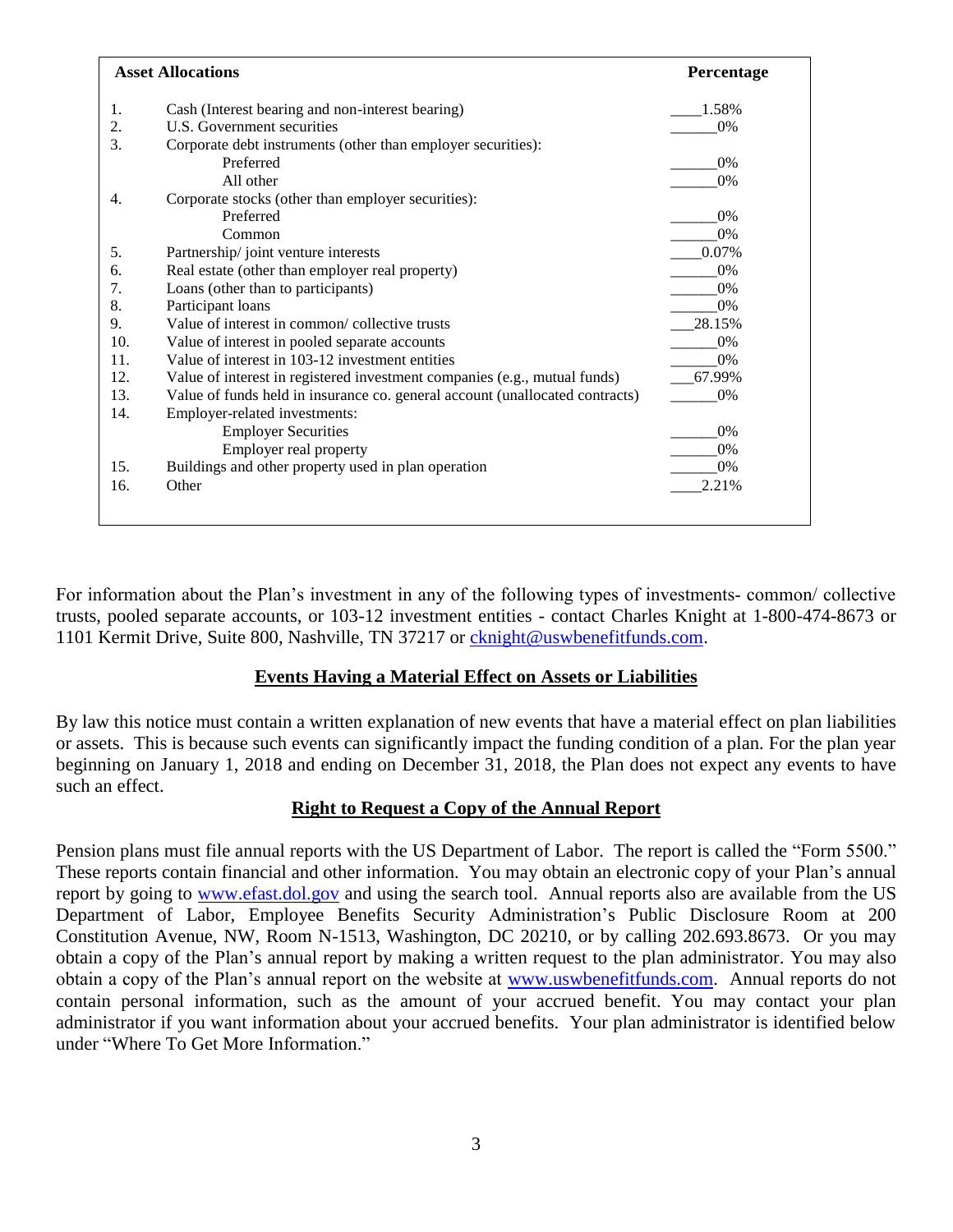#### **Summary of Rules Governing Insolvent Plans**

Federal law has a number of special rules that apply to financially troubled multiemployer plans that become insolvent, either as ongoing plans or plans terminated by mass withdrawal. The plan administrator is required by law to include a summary of these rules in the annual funding notice. A plan is insolvent for a plan year if its available financial resources are not sufficient to pay benefits when due for that plan year. An insolvent plan must reduce benefit payments to the highest level that can be paid from the plan's available resources. If such resources are not enough to pay benefits at the level specified by law (see "Benefit Payments Guaranteed by the PBGC," below), the plan must apply to the PBGC for financial assistance. The PBGC will loan the plan the amount necessary to pay benefits at the guaranteed level. Reduced benefits may be restored if the plan's financial condition improves.

A plan that becomes insolvent must provide prompt notice of its status to participants and beneficiaries, contributing employers, labor unions representing participants, and PBGC. In addition, participants and beneficiaries also must receive information regarding whether, and how, their benefits will be reduced or affected, including loss of a lump sum option.

## **Benefit Payments Guaranteed by the PBGC**

The maximum benefit that the PBGC guarantees is set by law. Only benefits that you have earned a right to receive and that cannot be forfeited (called vested benefits) are guaranteed. There are separate insurance programs with different benefit guarantees and other provisions for single-employer plans and multiemployer plans. Your Plan is covered by PBGC's multiemployer program. Specifically, the PBGC guarantees a monthly benefit payment equal to 100 percent of the first \$11 of the Plan's monthly benefit accrual rate, plus 75 percent of the next \$33 of the accrual rate, times each year of credited service. The PBGC's maximum guarantee, therefore, is \$35.75 per month times a participant's years of credited service.

*Example* 1: If a participant with 10 years of credited service has an accrued monthly benefit of \$600, the accrual rate for purposes of determining the PBGC guarantee would be determined by dividing the monthly benefit by the participant's years of service (\$600/10), which equals \$60. The guaranteed amount for a \$60 monthly accrual rate is equal to the sum of \$11 plus \$24.75 (.75 x \$33), or \$35.75. Thus, the participant's guaranteed monthly benefit is \$357.50 (\$35.75 x 10).

*Example 2*: If the participant in Example 1 has an accrued monthly benefit of \$200, the accrual rate for purposes of determining the guarantee would be \$20 (or \$200/10). The guaranteed amount for a \$20 monthly accrual rate is equal to the sum of \$11 plus \$6.75 (.75 x \$9), or \$17.75. Thus, the participant's guaranteed monthly benefit would be \$177.50 (\$17.75 x 10).

The PBGC guarantees pension benefits payable at normal retirement age and some early retirement benefits. In addition, the PBGC guarantees qualified preretirement survivor benefits (which are preretirement death benefits payable to the surviving spouse of a participant who dies before starting to receive benefit payments). In calculating a person's monthly payment, the PBGC will disregard any benefit increases that were made under a plan within 60 months before the earlier of the plan's termination or insolvency (or benefits that were in effect for less than 60 months at the time of termination or insolvency). Similarly, the PBGC does not guarantee benefits above the normal retirement benefit, disability benefits not in pay status, or non-pension benefits, such as health insurance, life insurance, death benefits, vacation pay, or severance pay.